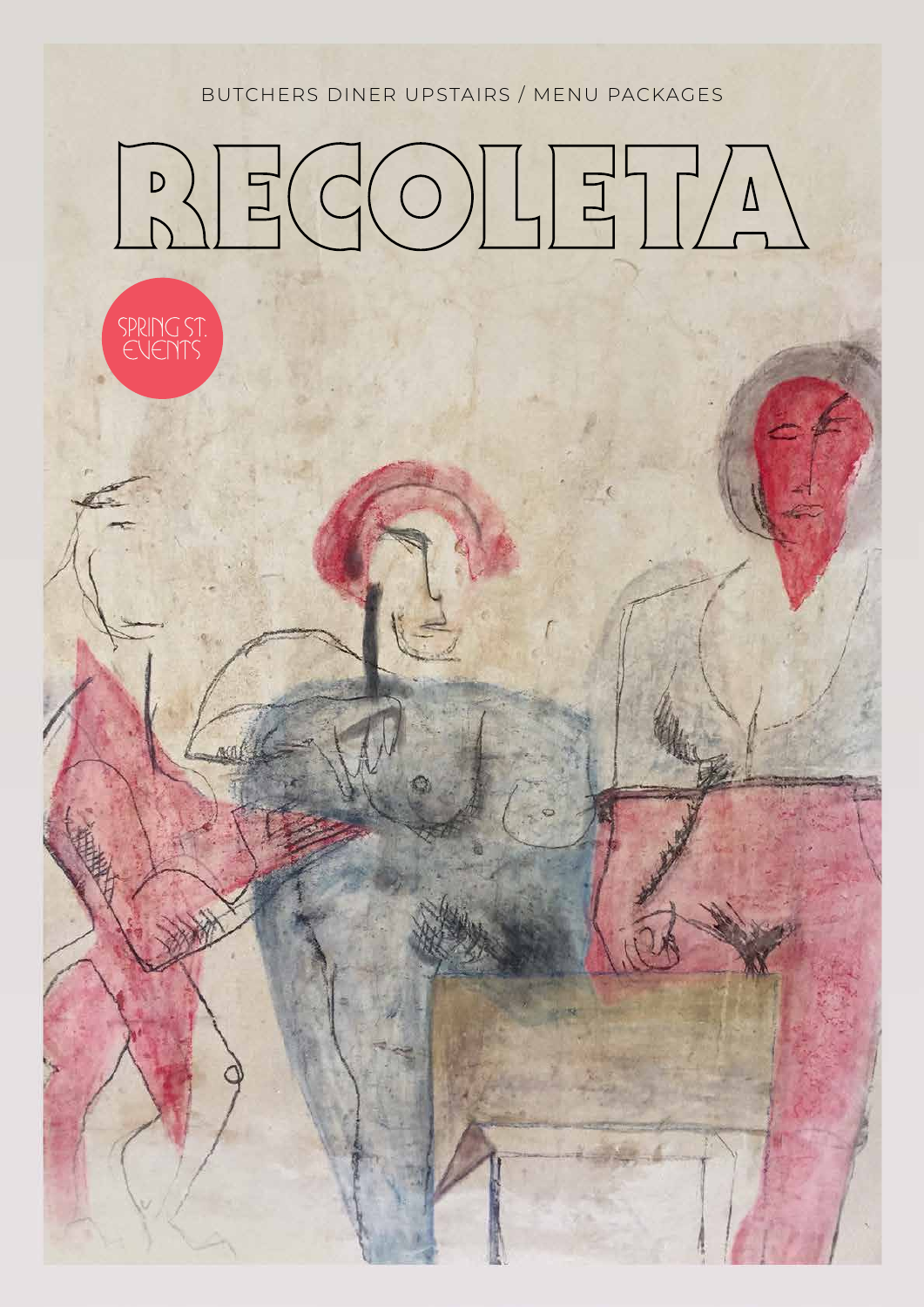## Recoleta

—



Beyond butcher and diner, a grand staircase leads to this beautiful first floor room reminiscent of the well heeled, leafy district of Buenos Aires, Recoleta. A part of town showcasing its diverse European past in sweeping classical architecture, elegant mansions and some of the country's most treasured cultural icons.

Well worn, weathered timber floors, faded murals and ornate stained glass open out to a secluded terrace offering glimpses of Parliament and the top end of Bourke Street.

Celebrating, excellent simple cooking in warm, inviting surroundings, this is a room to come together in, to gather for an impressive party, or to mark your next important milestone.

#### **FOR FURTHER INFORMATION PLEASE CONTACT**  Jess Lazzaro or Sara Dean

Phone: 03 9654 0811 · Mobile: 0427 230 166 · Email: info@springstreetevents.com.au www.springstreetevents.com.au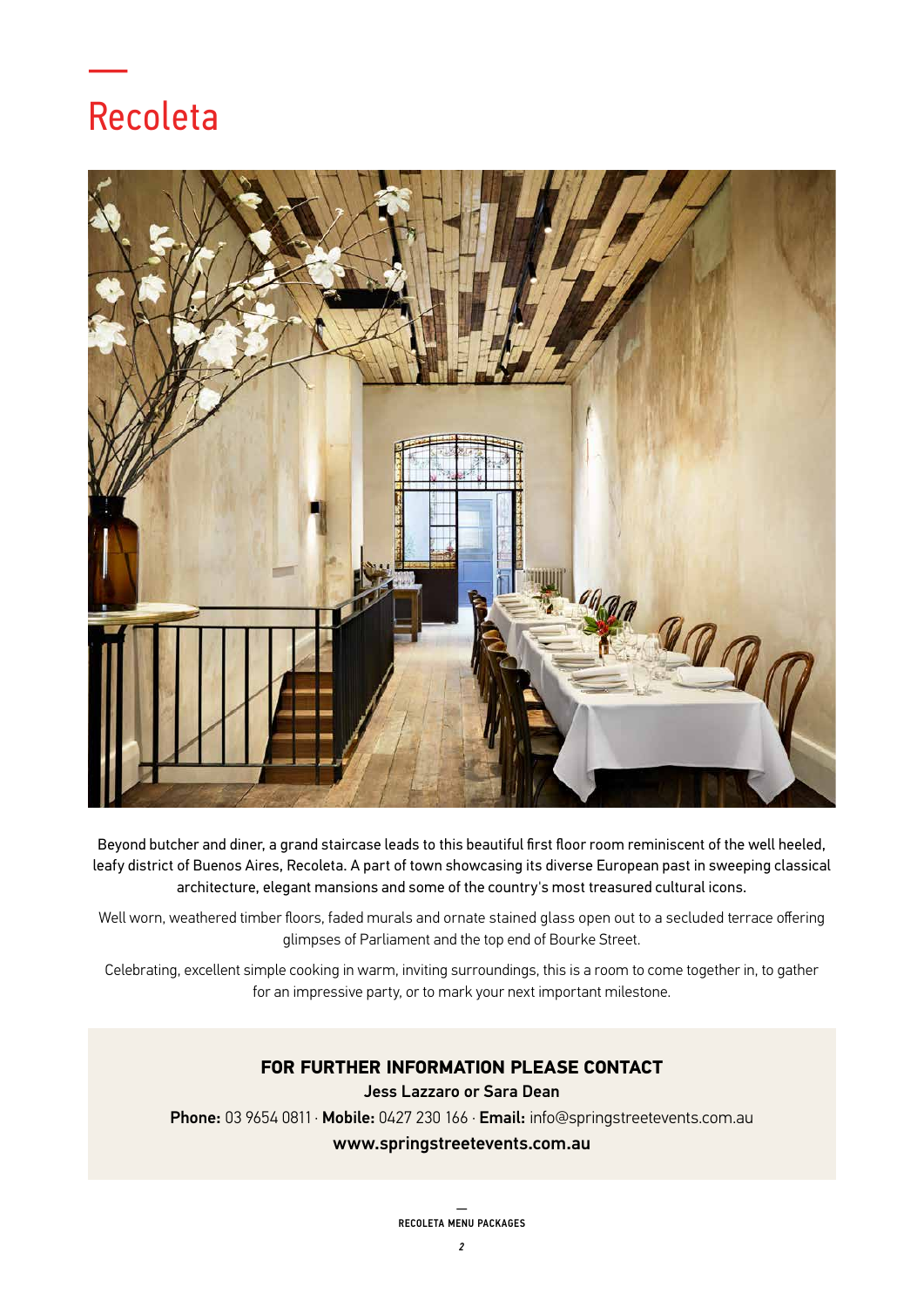## Guidelines

—

## *Operation Times*

*Recoleta is available for exclusive hire Monday – Sunday. \*Reservations are for a maximum of 4 hours for a lunch event and 5 hours for an evening event. Reservations exceeding 5 hours will incur an additional minimium spend requirement of \$1000 per hour.*

#### *Recoleta*

| LUNCH         | 12pm – 4pm    |
|---------------|---------------|
| <b>DINNER</b> | $6$ pm – 12am |

## *Seating Capacity*

| Configuration | Recoleta |
|---------------|----------|
| Cocktail      | RΠ       |
| Seated Event  | 36       |

\*\*Please note that our venues may have reduced capacities due to government restrictions. Please contact your event co-ordinator for details.

## *Minimum Charges*

*This can be used towards food and beverages. \*Please note: this is not a room hire fee.*

| January – October |             | Recoleta                 |               | November – December | Recoleta                 |
|-------------------|-------------|--------------------------|---------------|---------------------|--------------------------|
| Lunch             | (Mon – Fri) | $2.750 + 5%$ service fee | Lunch         | (Mon – Fri)         | $3,250 + 5%$ service fee |
| Lunch             | $(Sat-Sun)$ | $3.000 + 5%$ service fee | Lunch         | (Sat – Sun)         | $3,750 + 5%$ service fee |
| Dinner            | (Mon –Fri)  | $3,250 + 5%$ service fee | Dinner        | (Mon– Fri)          | $4,250 + 5%$ service fee |
| Dinner            | $(Sat-Sun)$ | $3.750 + 5%$ service fee | <b>Dinner</b> | (Sat – Sun)         | $5.000 + 5%$ service fee |

All menus are seasonal and may be subject to variation. All prices are GST inclusive and are subject to change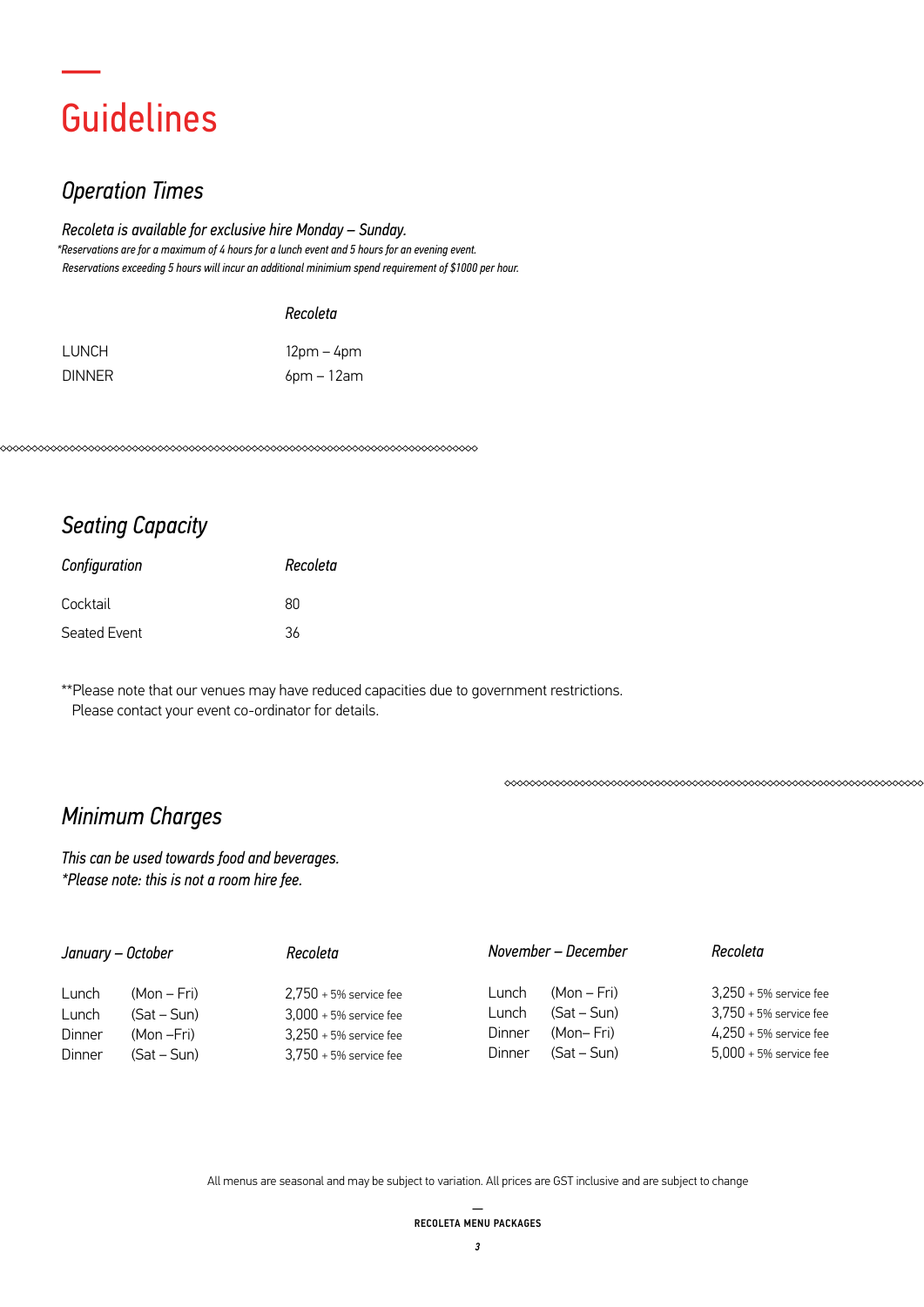## Recoleta

—

*\$95.00 per person for 3 courses \$85.00 per person for 2 courses with the option to add on items*

*Menu to be shared.*

### *Entrée – to share*

Marinated olives Cured Kingfish, gravlax dressing Smoked carrots, whipped tahini, maple toasted almonds House charcuterie, pickled vegetables Buffalo mozzarella, tomato, fresh basil, sourdough toast

### *Main Course – to share*

Seared Albacore tuna, braised fennel, orange, dried black olive & soft herbs The Butchers Cut: aged on site, cooked over charcoal and served with mustard and horseradish

### *Side Dishes – to share*

Green salad Hand cut chips

### *To Finish*

A selection of cheese from the Cheese Cellar

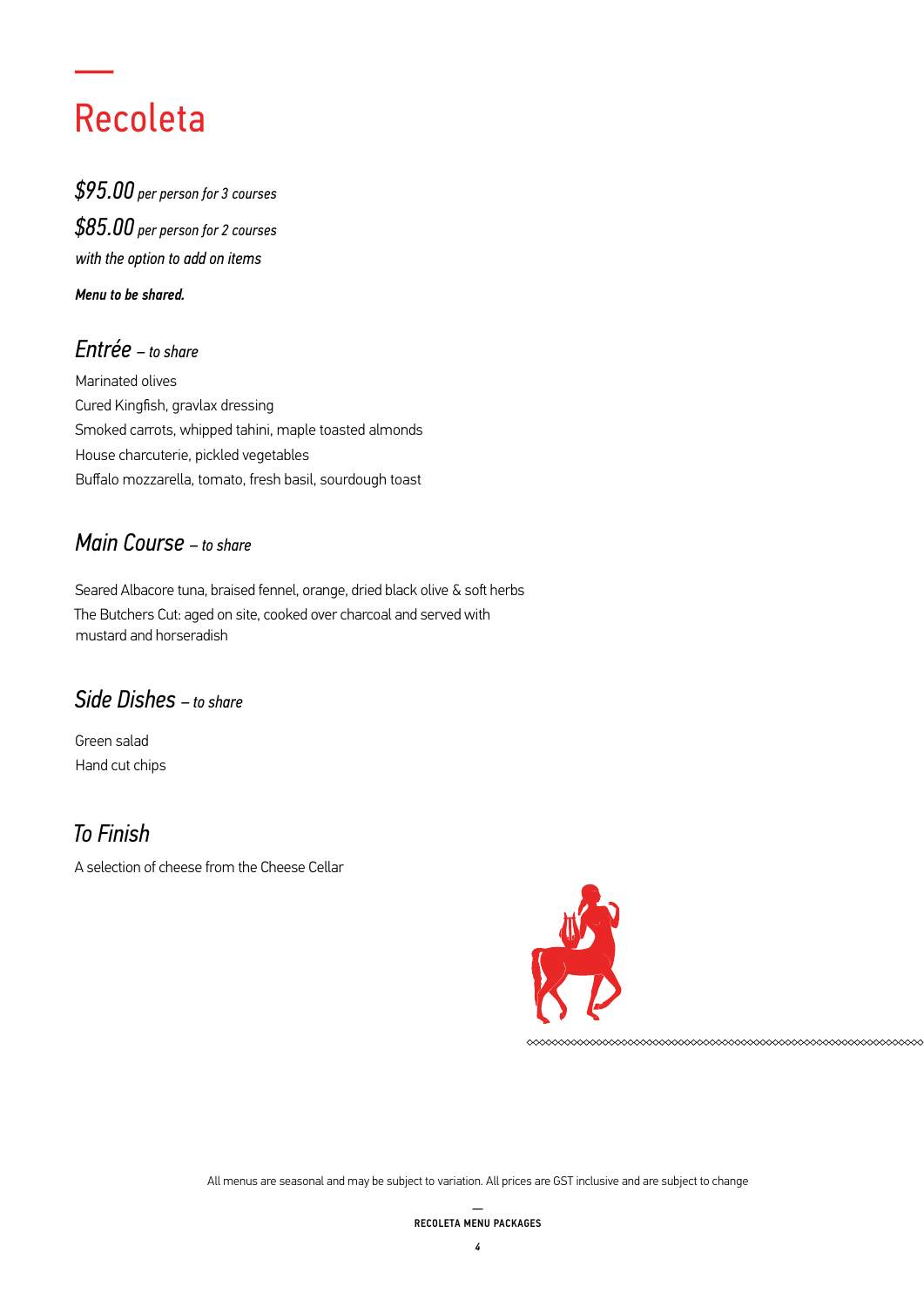## Canapé Menu

*Canapés \$7.50 per person, per piece Tasting Dishes \$15.00 per person, per piece*

## Cold

—

Oysters natural Butchers devilled eggs Braised octopus, avocado cream, tostada Smokey tomato, basil, buffalo mozzarella, crostini Duck liver pâté, crispy leek, Madeira, brioche Salmon rillettes blini, crème fraîche & Yarra Vally caviar Comté, manuka honey, dukkah Chèvre brûlée, piment d'Espelette, crostini

### Hot

Panko crumbed oyster, sesame seaweed Red chorizo tostadas, arbol salsa, lime cream Polenta chips, chive, sour cream Japanese fried chicken, pickled daikon, kewpie mayo Chevap sausage rolls, house chutney Pigs tail croquettes, horseradish, pickled apple Grilled flatbread pizza, wild mushrooms, Reggiano, truffle oil, Rooftop Honey Saffron & mozzarella arancini Green falafel, hummus, pomegranate dressing Hervey Bay King prawn with garlic & chilli Octopus & Lap Cheong sausage skewers

## Tasting dishes

Butchers Diner burger, aged cheddar, house smoked bacon, Butchers sauce

Blood sausage burger, curried egg, dill pickle, paprika

Greek style pork skewer, parsley, lemon, feta

Charcoal roasted broccoli, radish, tahini dressing

Braised wagyu chuck, mojo verde, queso fresco, totopos

Reuben, pastrami, sauerkraut, Swiss cheese

Baked gnocchi, mozzarella, primavera

Glazed & chargrilled eggplant, pomegranate 'tabbouleh', pickled shallots, pine nuts, harissa

### **Dessert**

Spanish cinnamon & sugar doughnuts Spring Street Gelati

## Butchers Feast

\$30 per person - Chef's Selection

Includes house made cured meats, pickles, marinated olives, spice roasted nuts & a selection of cheese from the Spring Street Grocer Cheese Cellar served with house made condiments

### Seafood Feast

\$30 per person - Chef's Selection

Includes oysters natural, marinated octopus, pickled sardines, taramasalata, blini & salmon pearls, smoked trout, preserved cucumber & dark rye

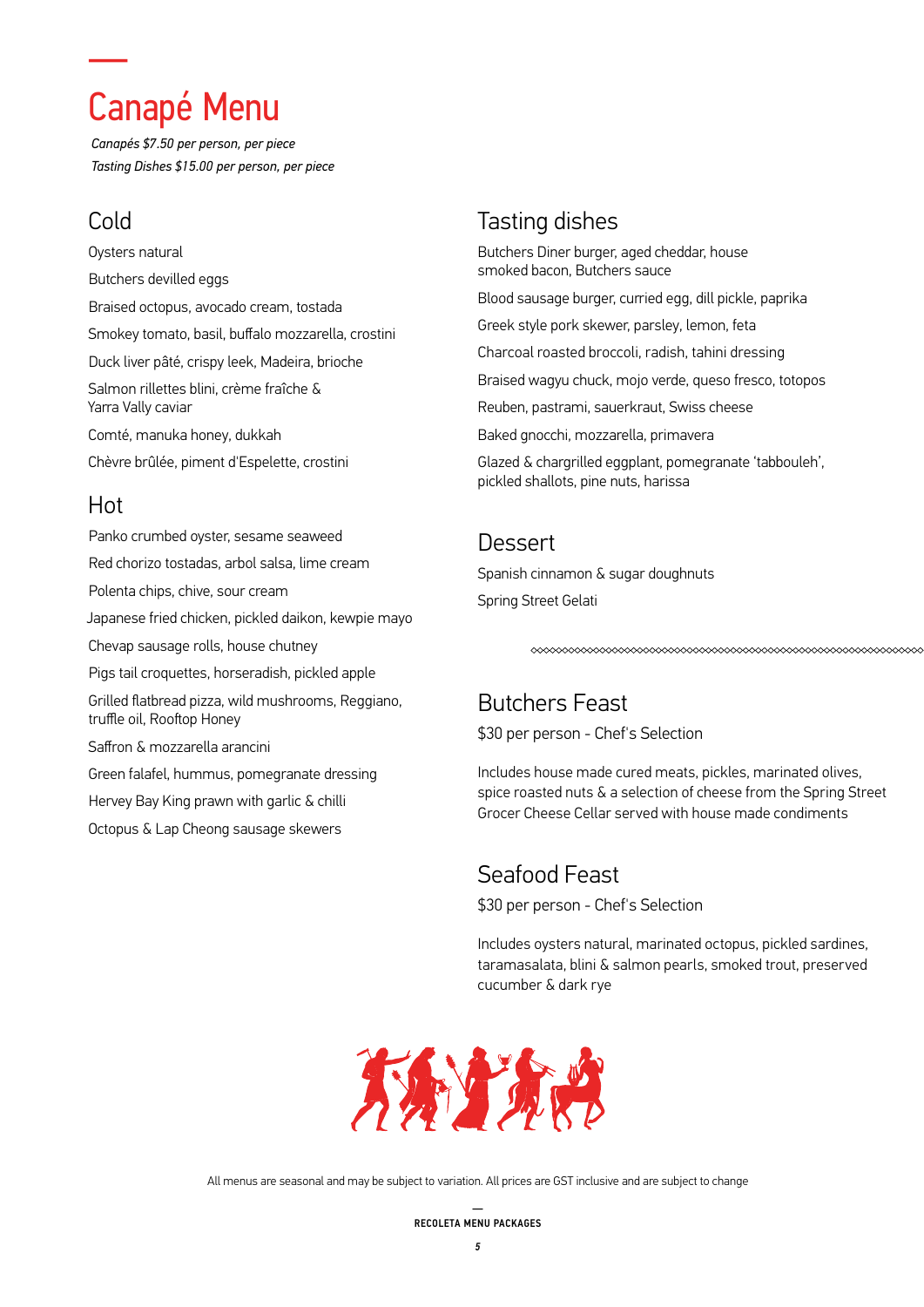

## Recommended Cocktail Packages

### 1— 2 HOUR PACKAGES

—

| 4 pieces select 2 cold & 2 hot items (or dessert)                          | \$30.00 per person  |
|----------------------------------------------------------------------------|---------------------|
| 6 pieces select 3 cold & 3 hot items (or dessert)                          | $$45.00$ per person |
|                                                                            |                     |
| $2 - 3$ HOUR PACKAGES                                                      |                     |
| 7 pieces select 4 cold & 3 hot items (or dessert)                          | \$52.50 per person  |
| 6 pieces + 1 tasting select 3 cold, 3 hot (or dessert) $\&$ 1 tasting dish | \$60.00 per person  |
| 9 pieces + 1 tasting select 5 cold, 4 hot (or dessert) & 1 tasting dish    | $$75.00$ per person |
| $4 - 5$ HOUR PACKAGES                                                      |                     |
| 11 pieces + 1 tasting select 6 cold, 5 hot (or dessert) & 1 tasting Dish   | $$92.50$ per person |
| 11 pieces + 2 tasting select 6 cold, 5 hot (or dessert) & 2 tasting Dish   | \$107.50 per person |
|                                                                            |                     |

All menus are seasonal and may be subject to variation. All prices are GST inclusive and are subject to change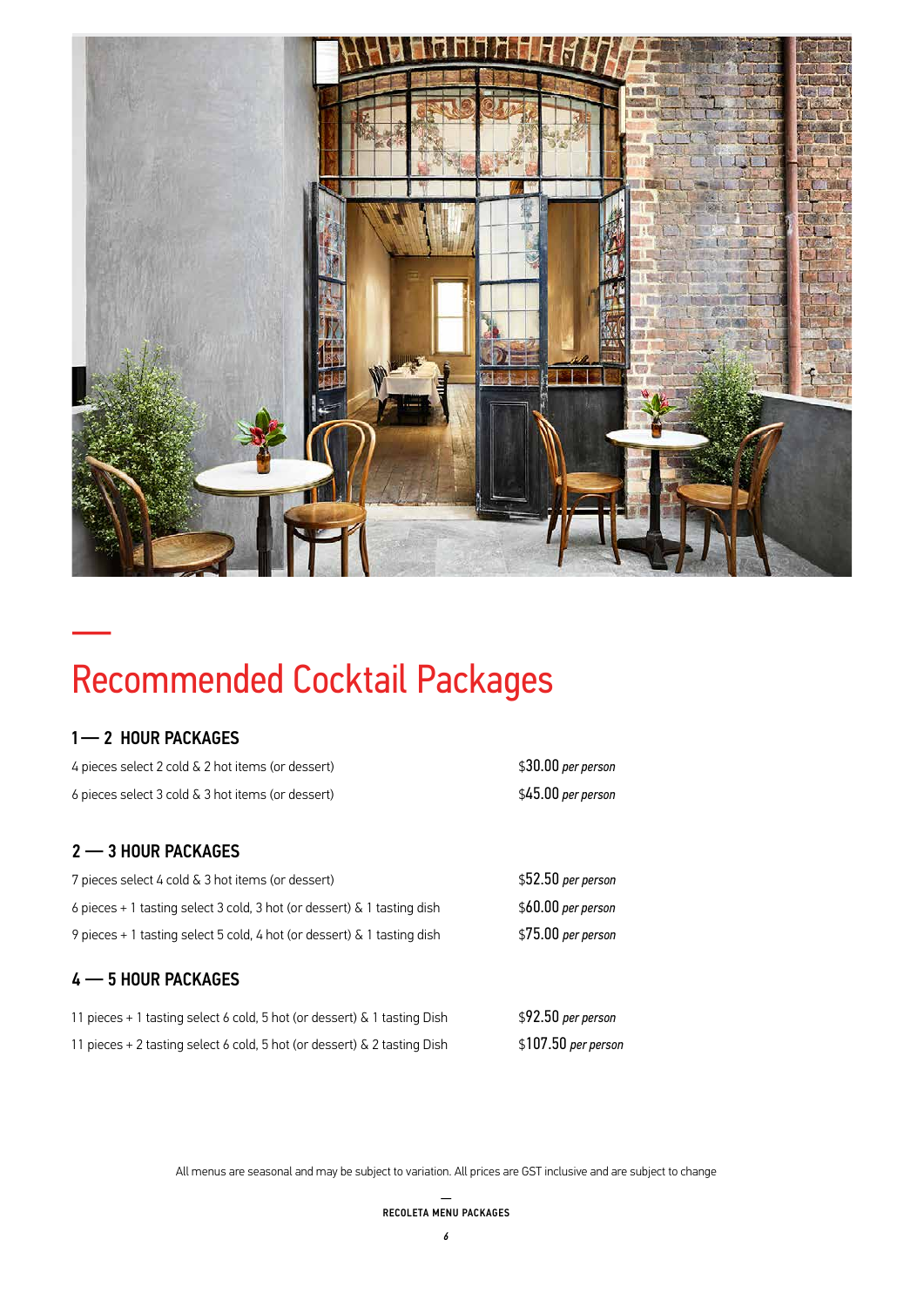

## Additional items

#### Cheese – to share

\$15.00 per person

—

A selection of cheese served with house made condiments (based on 30g person)

## Kid's Menu

please choose 2 weeks prior to your event *(appropriate for children 12 and under)*

2 x Courses ~ \$45.00 per person 1 x Course ~ \$35.00 per person

#### MAIN COURSE *please choose 1 dish 2 weeks prior to your event*

Fish & chips Spaghetti & meatballs

Burger & chips

#### **DESSERT** Spring Street Grocer Gelato

### Sides – to share \$18.00

We recommend one side dish per 4 quests. *Please choose a maximum of 3 options.*

Charcoal roasted broccoli, radish, tahini dressing Warm organic potato salad Italian coleslaw Seasonal crudités Wood fired vegetables, goats curd Truffle polenta with Parmigiano-Reggiano

## Occasion Cakes

\$9.50 per person

Dark chocolate & raspberry roulade Flourless mandarin cake with citrus butter cream Lemon chiffon cake with lemon frosting Carrot cake with mascarpone frosting, pecan praline Red velvet with vanilla cream cheese mousse

BYO cake \$7.50 per person BYO cupcakes/macarons \$5.00 per person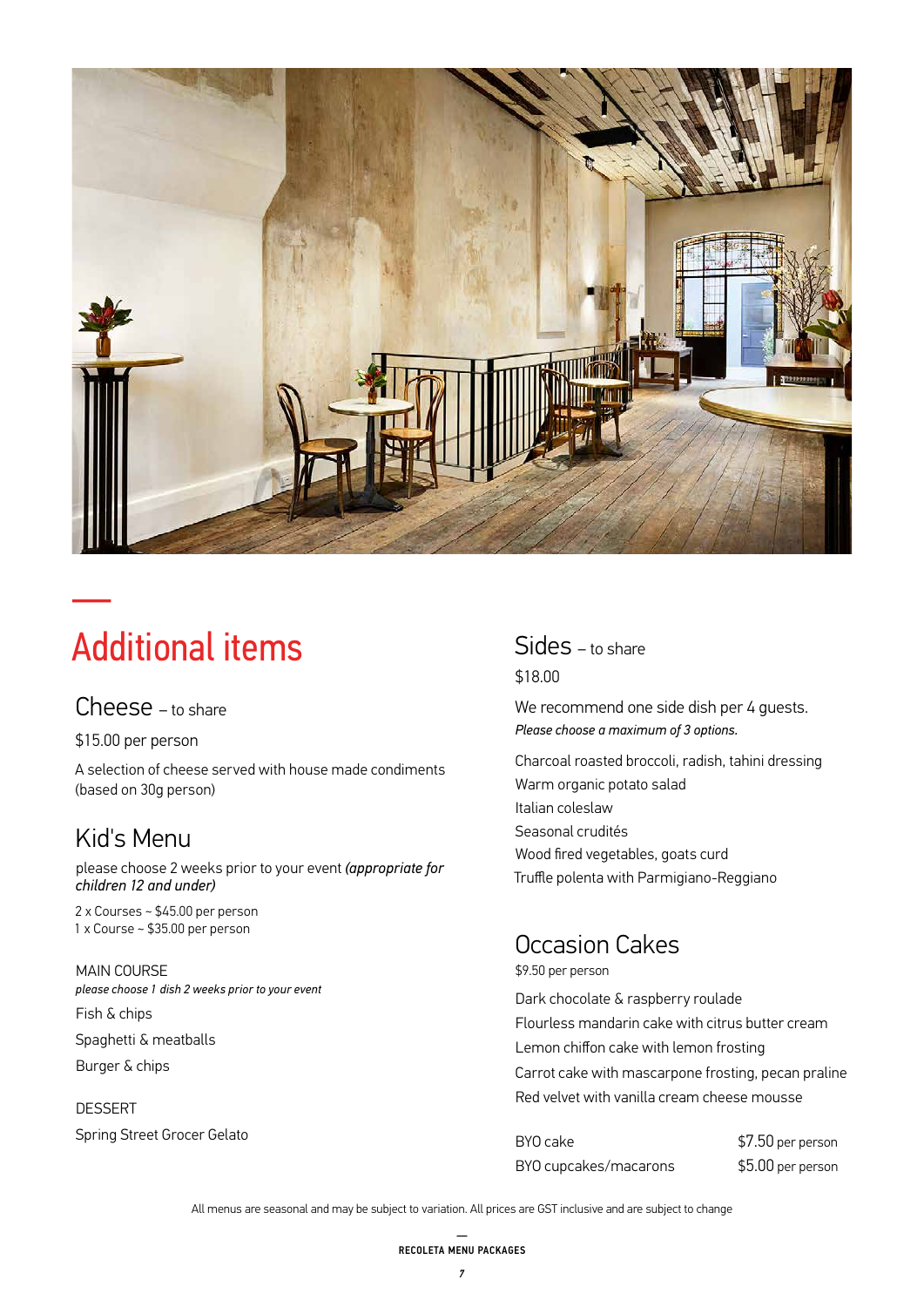## Wine

—<br>———

#### *Beverages on consumption*

Please select a sparkling, 2 white & 2 red wines. A heavy & light beer, soft drink & mineral water will also be available.

## *Sparkling Wine*

| <b>NV</b> | Vallformosa MVSA Cava Brut  | Penedès, Spain         | 50  |
|-----------|-----------------------------|------------------------|-----|
| <b>NV</b> | Bellussi Extra Dry Prosecco | Valdobbiadene, Italy   | 69  |
| <b>NV</b> | Clover Hill Tasmanian Cuvée | Tamar Valley, Tasmania | 76  |
| <b>NV</b> | Veuve Fourny Grande Réserve | Champagne, France      | 150 |
| <b>NV</b> | Pol Roger Brut Réserve      | Champagne, France      | 188 |

### *White Wine*

| 2021 | Clos Clare Riesling                | Clare Valley, South Australia  | 58 |
|------|------------------------------------|--------------------------------|----|
| 2020 | Terlan Pinot Grigio                | Alto Adige, Italy              | 85 |
| 2021 | Onannon Pinot Gris                 | Mornington Peninsula, Victoria | 58 |
| 2021 | Catalina Sounds Sauvignon Blanc    | Marlborough, New Zealand       | 53 |
| 2019 | Toolangi Chardonnay                | Yarra Valley, Victoria         | 53 |
| 2019 | Bouchard Bourgogne Blanc La Vignée | Burgundy, France               | 73 |
| 2019 | William Fèvre Petit Chablis        | Burgundy, France               | 84 |
| 2020 | Corymbia Chenin Blanc              | Swan Valley, Western Australia | 58 |

## *Rosé Wine*

| 2020 | Triennes Rosé IGP Mediterranée | Provence. France |  |
|------|--------------------------------|------------------|--|
|      |                                |                  |  |

## *Red Wine*

| 2019 | Tarrawarra Estate Pinot Noir               | Yarra Valley, Victoria            | 61 |
|------|--------------------------------------------|-----------------------------------|----|
| 2018 | Lucien Muzard Bourgogne Rouge              | Burgundy, France                  | 79 |
| 2020 | Pierre-Marie Chermette Beaujolais Griottes | Burgundy, France                  | 66 |
| 2019 | Pierre Amadieu Côtes-du-Rhône Rouge        | Rhône Valley, France              | 50 |
| 2016 | Poonawatta Four Corners Shiraz             | Eden Valley, South Australia      | 69 |
| 2019 | Parker Terra Rossa Cabernet Sauvignon      | Coonawarra, South Australia       | 68 |
| 2018 | Vasse Felix Cabernet Sauvignon             | Margaret River, Western Australia | 99 |

## *Dessert Wine*

| 2017 Lions de Suduiraut Sauternes 375ml | Sauternes, France | 66 |
|-----------------------------------------|-------------------|----|
|                                         |                   |    |

*\*\*Please note that Tea & Coffee service is not available*

All menus are seasonal and may be subject to variation. All prices are GST inclusive and are subject to change. Vintages are subject to change.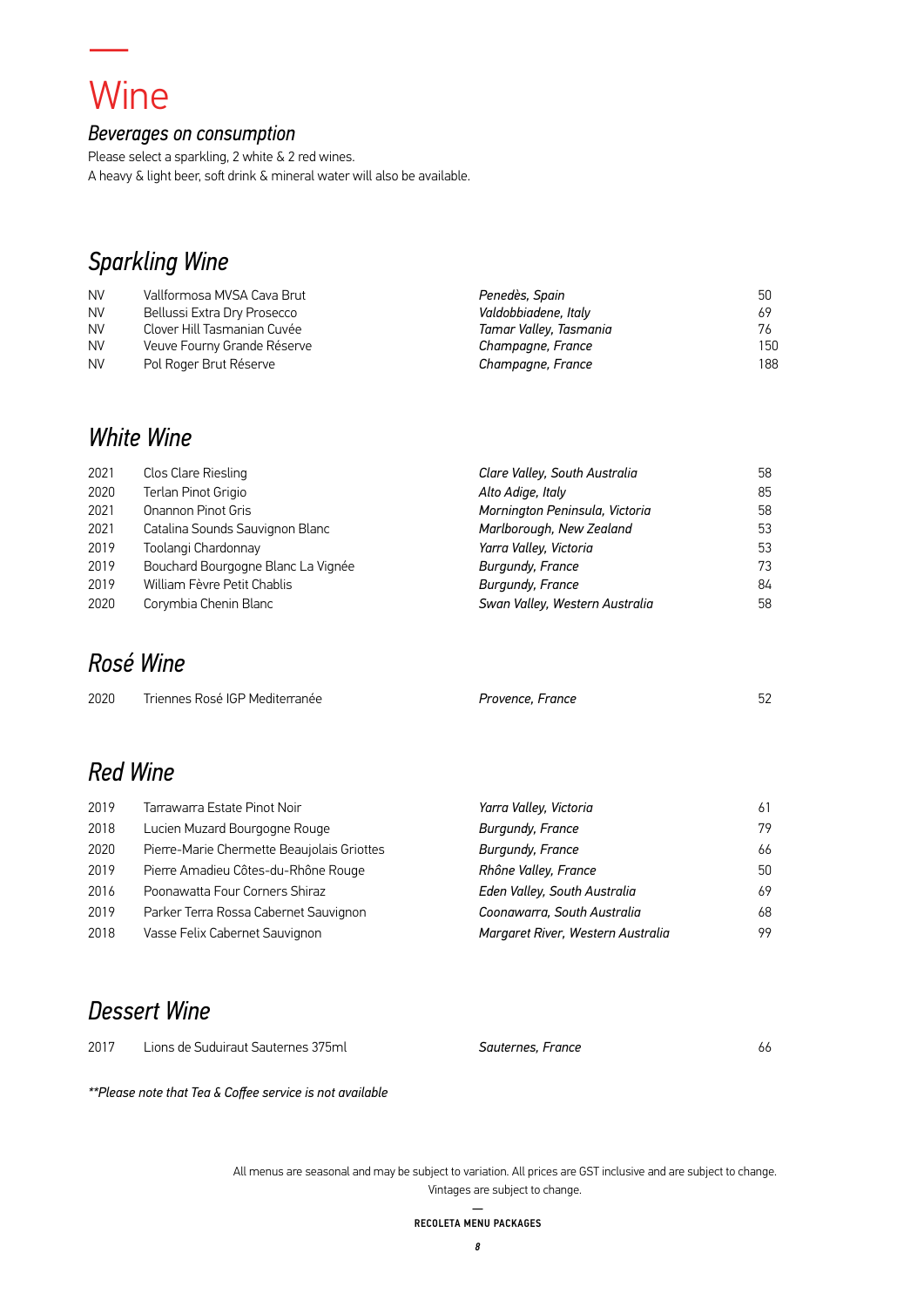## Beer

—

| Trumer Pils ~ $4.8\%$         | Austria              | \$14.00 |
|-------------------------------|----------------------|---------|
| Peroni Red Label $\sim 4.7\%$ | Italv                | \$11.00 |
| Sierra Nevada ~ 5.5%          | <b>United States</b> | \$13.00 |
| Arquiteka Cider ~ 6.6%        | Yarra Valley         | \$12.50 |

*\*Select a maximum of 2 options*

## Low Alcohol

| Odd Bird Blanc de Blancs by Richard Juhlin French Sparkling Wine $\sim 0\%$ | \$48.00 |
|-----------------------------------------------------------------------------|---------|
| 'NON' Non Alcoholic Wine ~ $0\%$                                            | \$50.00 |
| Heaps Normal XPA $\sim$ 0%                                                  | \$9.00  |
| Trumer Hopfenspiel $\sim 2.9\%$                                             | \$10.00 |

## **Cocktails**

—

| <b>Aperol Spritz</b>           | Prosecco, Aperol & Soda                                  | \$19.50 |
|--------------------------------|----------------------------------------------------------|---------|
| Tom Collins                    | Tangueray Gin, Lemon & Soda                              | \$24.00 |
| Southside                      | Tangueray Gin, Mint & Lime                               | \$24.00 |
| Negroni                        | Campari, Gin & Rosso                                     | \$24.00 |
| Pimms Cup                      | Pimms, Dry Ginger Ale, Lemonade, Mint, Cucumber & Orange | \$24.00 |
| Margarita                      | Tequila, Cointreau, Lime & Salt                          | \$25.00 |
| *Select a maximum of 2 options |                                                          |         |



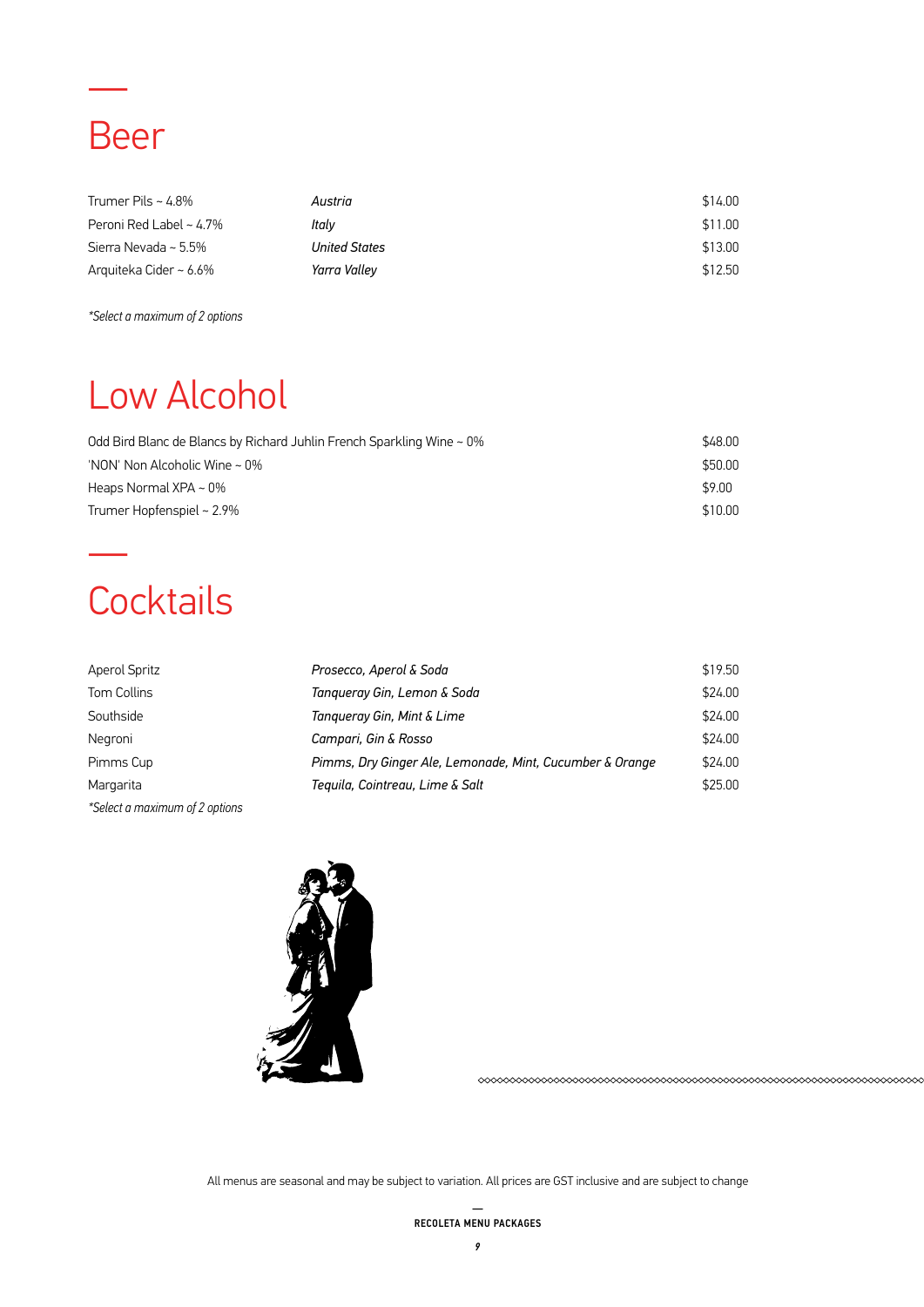## — Beverages Packages

*Classic Beverage Package*

#### WINES ARE SUBJECT TO CHANGE

| • 2 hours<br>• 3 hours | \$55.00 per person<br>\$75.00 per person                                  | $\bullet$ 4 hours<br>$\cdot$ 5 hours | \$90.00 per person<br>\$105.00 per person |
|------------------------|---------------------------------------------------------------------------|--------------------------------------|-------------------------------------------|
| <b>Sparkling Wines</b> |                                                                           |                                      |                                           |
| <b>NV</b>              | Vallformosa MVSA Cava Brut                                                | Penedès, Spain                       |                                           |
| <b>White Wines</b>     |                                                                           |                                      |                                           |
| 2019                   | Toolangi Chardonnay                                                       | Yarra Valley, Victoria               |                                           |
| <b>Red Wines</b>       |                                                                           |                                      |                                           |
| 2019                   | Pierre Amadieu Côtes-du-Rhône Rouge                                       | Rhône Valley, France                 |                                           |
|                        | Heavy and light beer, mineral water and soft drink will also be available |                                      |                                           |

*Superior Beverage Package*

#### WINES ARE SUBJECT TO CHANGE

| • 2 hours              | \$65.00 per person | $\bullet$ 4 hours | \$100.00 per person |
|------------------------|--------------------|-------------------|---------------------|
| • 3 hours              | \$85.00 per person | $\bullet$ 5 hours | \$115.00 per person |
|                        |                    |                   |                     |
| <b>Sparkling Wines</b> |                    |                   |                     |

#### *Sparkling Wines*

| <b>NV</b>          | Clover Hill Tasmanian Cuvée                                 | Tamar Valley, Tasmania                            |
|--------------------|-------------------------------------------------------------|---------------------------------------------------|
| <b>White Wines</b> |                                                             |                                                   |
| 2021<br>2019       | Clos Clare Riesling<br>Bouchard Pere & Fils Bourgogne Blanc | Clare Valley, South Australia<br>Burgundy, France |
| <b>Red Wines</b>   |                                                             |                                                   |
| 2019               | Tarrawarra Estate Pinot Noir                                | Yarra Valley, Victoria                            |
| 2016               | Poonawatta Four Corners Shiraz                              | Eden Valley, South Australia                      |

*Heavy and light beer, mineral water and soft drink will also be available*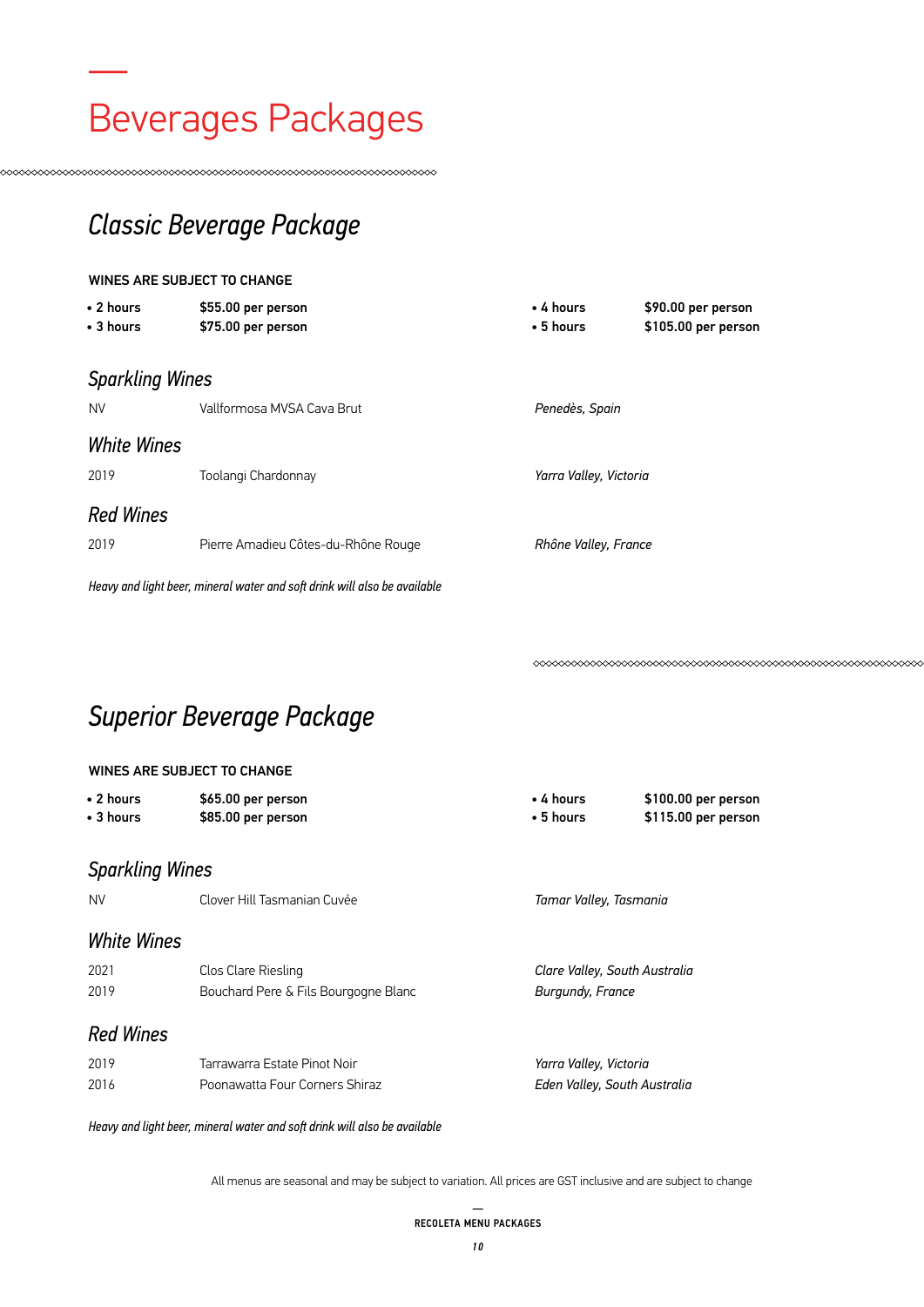## Beverages Packages *continued*

## *Exclusive Beverage Package*

#### WINES ARE SUBJECT TO CHANGE

—<br>————

| $\cdot$ 2 hours<br>$\bullet$ 3 hours | \$95.00 per person<br>\$120.00 per person                                 | • 4 hours<br>$\bullet$ 5 hours       | \$135.00 per person<br>\$150.00 per person |
|--------------------------------------|---------------------------------------------------------------------------|--------------------------------------|--------------------------------------------|
| <b>Sparkling Wines</b>               |                                                                           |                                      |                                            |
| <b>NV</b>                            | Veuve Fourny Grande Réserve                                               | Champagne, France                    |                                            |
| <b>White Wines</b>                   |                                                                           |                                      |                                            |
| 2020<br>2019                         | Terlan Pinot Grigio<br>William Fèvre Petit Chablis                        | Alto Adige, Italy<br>Chablis, France |                                            |
| <b>Red Wines</b>                     |                                                                           |                                      |                                            |
| 2018<br>2018                         | Lucien Muzard Bourgogne Rouge<br>Vasse Felix Cabernet Sauvignon           | Burgundy, France                     | Margaret River, Western Australia          |
|                                      | Heavy and light beer, mineral water and soft drink will also be available |                                      |                                            |



All menus are seasonal and may be subject to variation. All prices are GST inclusive and are subject to change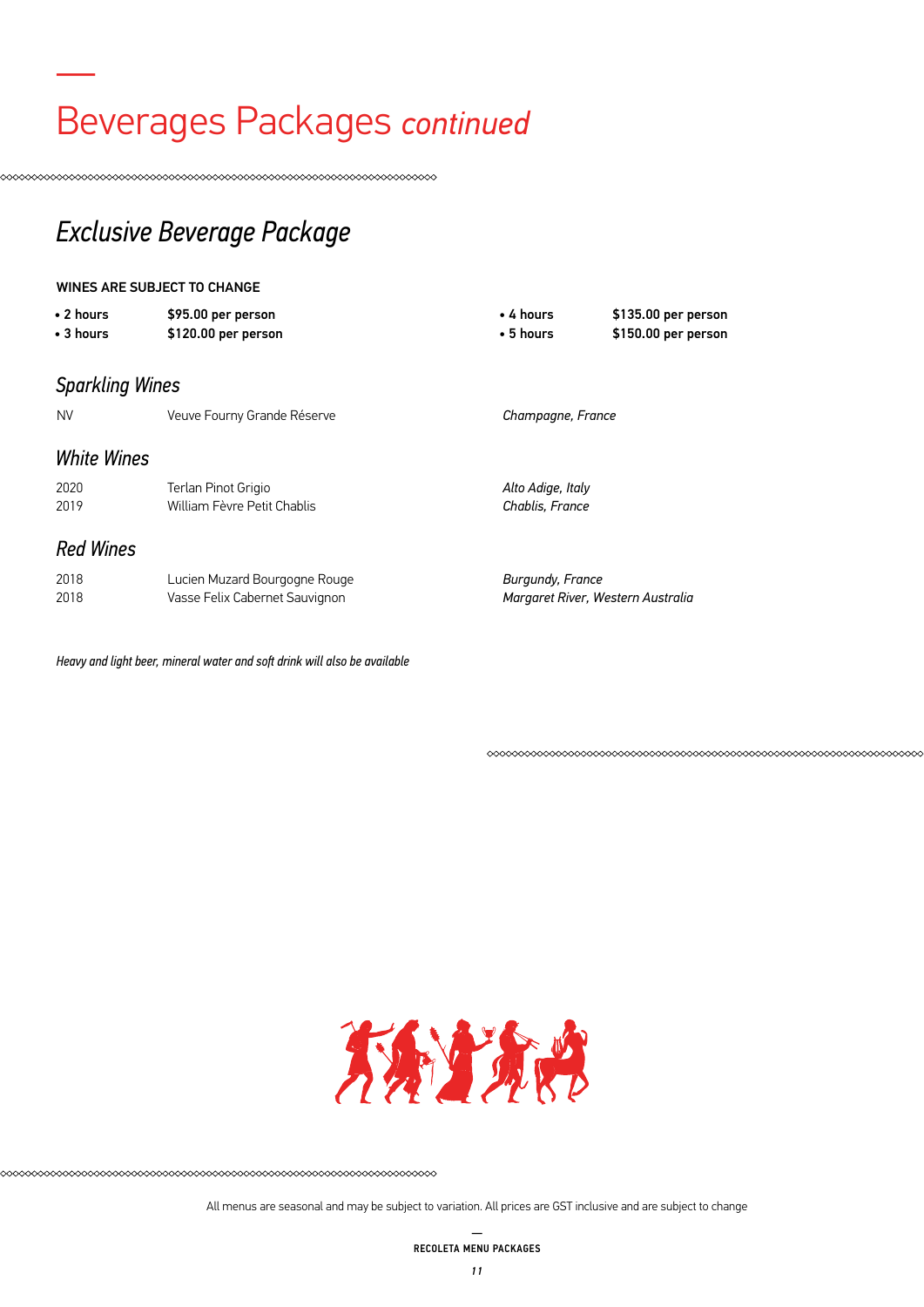## Weddings at Recoleta

### *What is included in hosting your wedding with us:*

- Exclusive use of Recoleta
- Cake table and cake cutting knife
- Gift table

—

- Tea light candles and holders (evening only)
- Linen tablecloths, napkins
- iPod facilities and background music to suit
- Professional and experienced staff dedicated to you on the day
- Specialised list of preferred suppliers
- Personalised menus for every quest
- Access to award winning in-house florist

### *On top of this, to make your day seamless, we also offer the following package for \$850*

- 1 x 1 hour consultations with our wedding coordinator to discuss menus and running of the day
- 1 x 30 minute consultation with one of our amazing Sommeliers (up to 6 wines)
- 1 x 1 hour practice rehearsal at a convenient time to both parties
- Staff member to specially assist and direct guests

\*\*\*\*\*\*\*\*\*\*\*\*\*\*\*\*\*\*\*\*\*\*\*\*\*\*\*\*

### *CEREMONY*

*Please note booking periods are based on 5 hours Anything longer will incur additional fees*

*Ceremony Fee \$500 (minimum spends also apply)*

### *INCLUDING*

- Speaker with corded microphone
- Up to 10 chairs for your guests (standing events only)
- Signing table clothed with white linen and two chairs
- Gift table

This is inclusive of a 2 hour bump in prior to the event and a half an hour bump out time

Plus the venue minimum spend requirement – please refer to page three (Booking Terms & Conditions)



The contract of the contract of the contract of the contract of the contract of the contract of the contract of the contract of the contract of the contract of the contract of the contract of the contract of the contract o

<u>www.www.www.www.</u>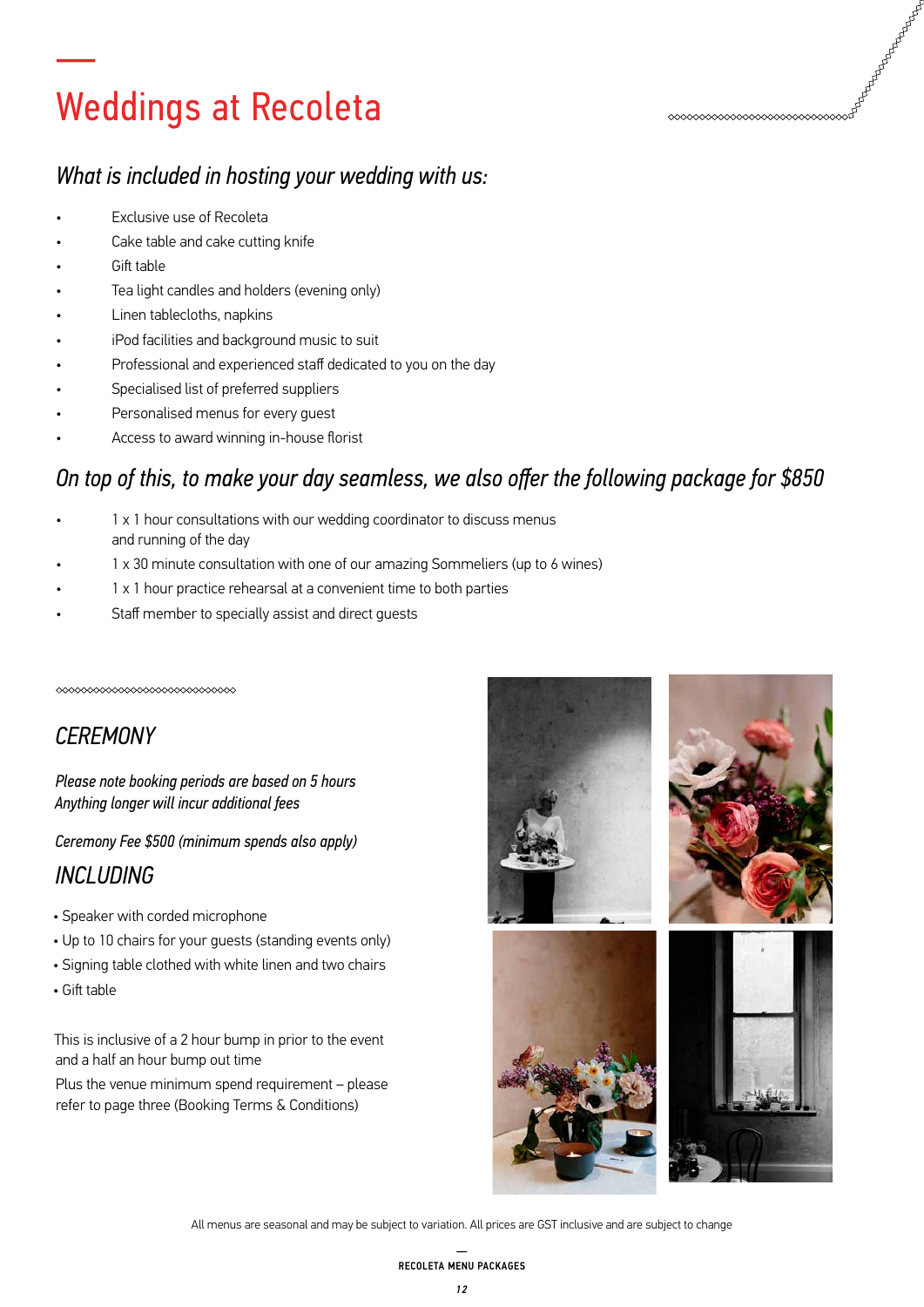## — Additional information

## *Secured Parking*

Parking onsite is not available. The closest parking is available at the location below:



#### SECURE PARKING

392 Bourke Street Melbourne VIC 3000

—

## Location



## **[CLICK ON MAP](https://www.google.com.au/maps/place/10+Bourke+St,+Melbourne+VIC+3000/data=!4m2!3m1!1s0x6ad642c6072d8789:0xb62fd40e51080efa?sa=X&ved=0ahUKEwjStbqakKjWAhXET7wKHTGYC3EQ8gEIKjAA)**

## *Wheelchair Access*

There is no wheelchair access to Recoleta.

\*\*\*\*\*\*\*\*\*\*\*\*\*\*\*\*\*\*\*\*\*\*\*\*\*\*\*\*\*\*\*\*\*\*\*\*\*

## Flowers

—



#### **THE ROAD STALL**

We recommend flowers by The Road Stall 0459 737 855 or events@theroadstall.com.au (our in house florist)





PLEASE REFER TO THESE LOCATIONS IN YOUR INVITATIONS RECOLETA: Upstairs at 10 Bourke Street, Melbourne, VIC 3000 AUSTRALIA

#### +61 3 9639 7324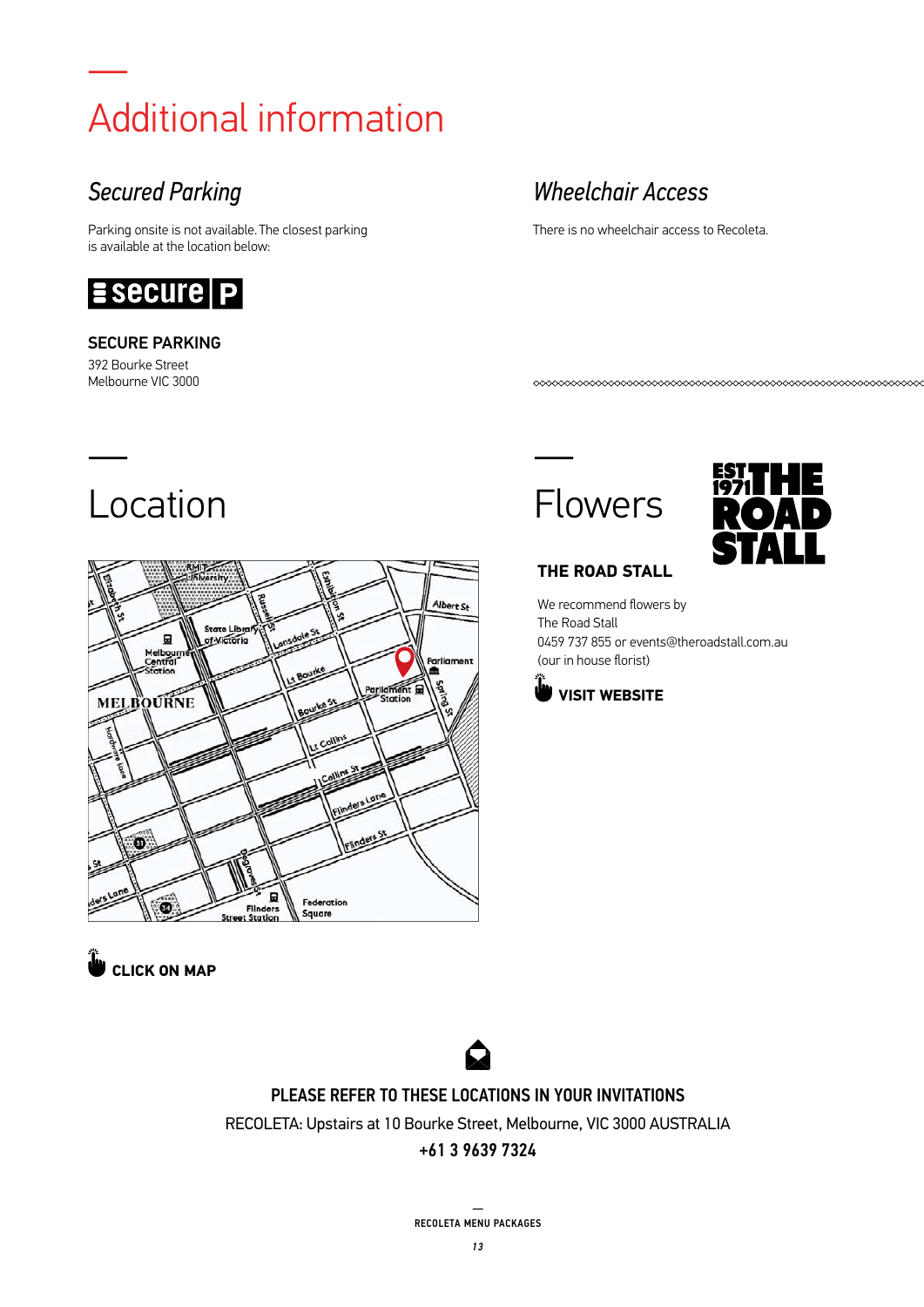## —<br>———— Confirmation Form

| <b>Today's Date:</b>                                                                              | <b>Business Hours Nº:</b> |
|---------------------------------------------------------------------------------------------------|---------------------------|
| <b>Event Organisers Name:</b>                                                                     | Mobile N°:                |
| <b>Reservation Date:</b>                                                                          | <b>Email Address:</b>     |
| Contact for the event:                                                                            | <b>Postal Address:</b>    |
|                                                                                                   |                           |
|                                                                                                   |                           |
|                                                                                                   |                           |
| <b>Approximate Number of Guests:</b><br><b>Start Time:</b>                                        | <b>End Time:</b>          |
| I'm booking the following event: $\Box$ Lunch $\Box$ Dinner $\Box$ Cocktail $\Box$ Wedding Other: |                           |
| Room / Area:                                                                                      |                           |

#### BOOKINGS AND CONFIRMATION

Bookings are accepted on a "first come, first served basis", so if your initial inquiry was for general information, we do highly recommend that you check the availability of dates before returning the confirmation sheet. *Bookings cannot be confirmed until this form has been completed and signed and the deposit has been made.*

#### RESTAURANT RIGHTS

Save for any negligence on its behalf, Recoleta accepts no responsibility or liability for any loss or damage to any property belonging to the client or the client's guests. We reserve the right in our absolute discretion to exclude or remove any undesirable persons from the function or premises without liability. The client shall conduct the function in an orderly manner and in full compliance with the rules of the management and in accordance with all applicable laws. All items and equipment must be bumped out at the conclusion of the event. Recoleta accepts no responsibility for any items left behind. At the conclusion of your event, your account will need to be finalised by credit card or cash. All guests will be required to vacate the venue and it is the responsibility of the organiser to inform all guests attending that the event is exclusive to the reserved area. Please note that we require menu selections as soon as possible. If menus are not selected with two weeks prior to your event, the 'chef's choice' menu will be allocated.

*All prices are inclusive of GST. These prices are subject to change at management's discretion.*

*Please note there is a 15% surcharge on Public Holidays.*

#### CONFIRMATION & PAYMENT

For all catering, including beverage packages (if applicable), we require notification for the confirmed number of guests no later than 48 hours prior to the event. Once confirmed, this will be the minimum number catered and charged for. Any additional guests will be charged accordingly.

A 5% service fee applies to all event bookings.

*Balance of Payment is required at the close of your event unless otherwise arranged with the event manager.*

*Please note: If payment is made after the date of the event, a 5% surcharge to the total bill will apply.*

My signature confirms that I have read and understood the terms and conditions as stated above and will adhere to them.

Signature: Date: Date: Date: Date: Date: Date: Date: Date: Date: Date: Date: Date: Date: Date: Date: Date: Date: Date: Date: Date: Date: Date: Date: Date: Date: Date: Date: Date: Date: Date: Date: Date: Date: Date: Date: D